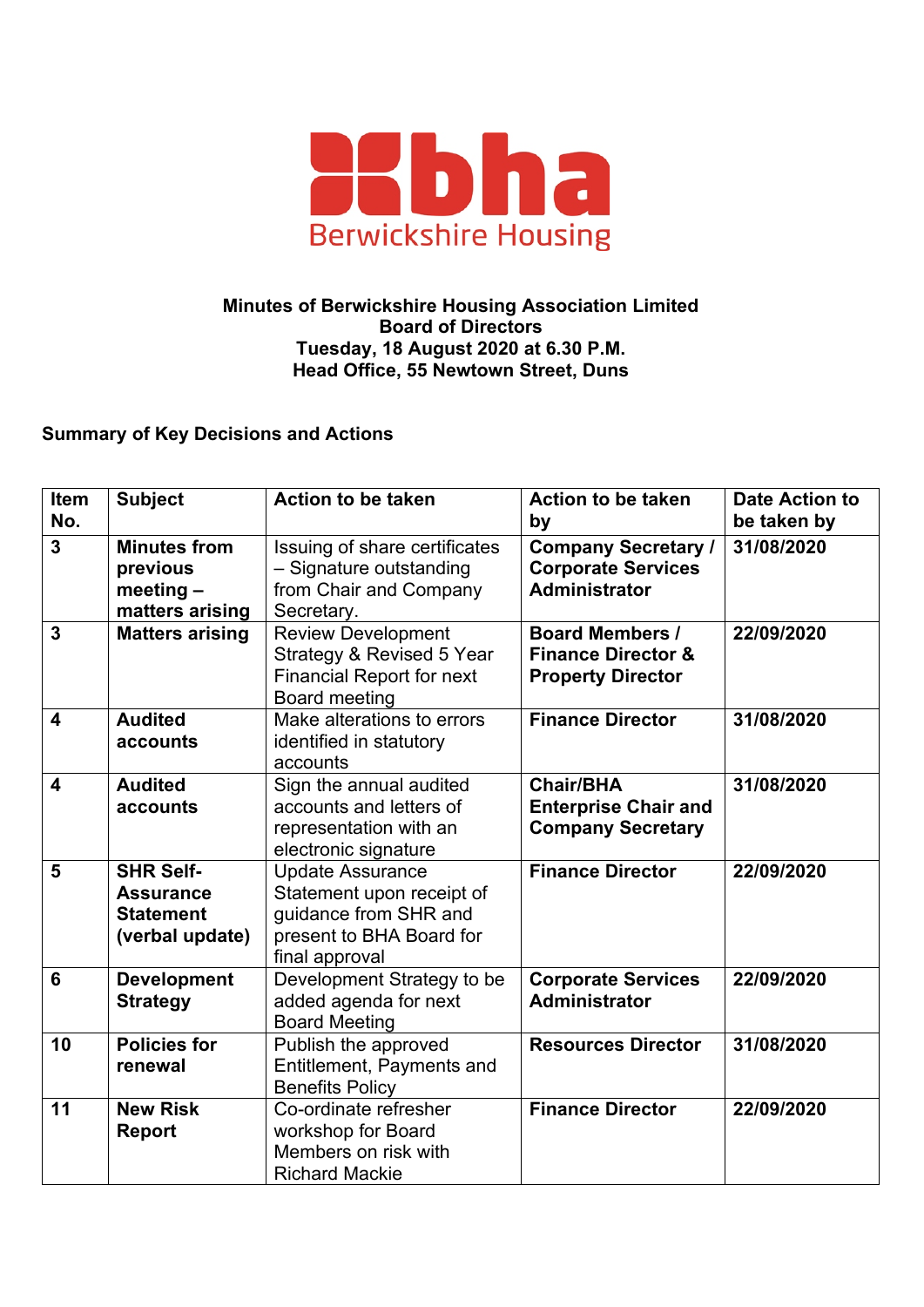| 12<br>12 | <b>Chief</b><br><b>Executives</b><br><b>Report - Board</b><br><b>Away Day</b><br><b>Chief</b> | Research suitable venues to<br>accommodate Board Away<br>event<br>Schedule planning meetings | <b>Chair/Vice Chair</b><br><b>Chief Executive/</b><br><b>Corporate Services</b><br><b>Administrator</b><br><b>Executive Assistant</b> | 22/09/2020<br>31/08/2020 |
|----------|-----------------------------------------------------------------------------------------------|----------------------------------------------------------------------------------------------|---------------------------------------------------------------------------------------------------------------------------------------|--------------------------|
|          | <b>Executives</b><br><b>Report - Board</b><br>Away Day                                        | for Board Away Day                                                                           |                                                                                                                                       |                          |
| 12       | <b>Chief</b><br><b>Executives</b><br><b>Report - Board</b><br><b>Away Day</b>                 | <b>Establish Sally Thomas,</b><br>SFHA availability to speak at<br>the Board Away Day        | <b>Executive Assistant</b>                                                                                                            | 31/08/2020               |
| 12       | <b>Chief</b><br><b>Executives</b><br><b>Report - Board</b><br><b>Away Day</b>                 | Confirm details with Shirley<br>Otto                                                         | <b>Executive Assistant</b>                                                                                                            | 31/08/2020               |
| 13       | <b>Write-Offs</b>                                                                             | Write off<br>£6,939.36 for Quarter 1                                                         | <b>Finance Director /</b><br><b>Operations Director</b>                                                                               | 31/08/2020               |
| 15       | Governance<br><b>Update</b>                                                                   | Confirm if seeking election<br>at AGM with Company<br>Secretary                              | <b>Casual Trustees</b>                                                                                                                | 31/08/2020               |
| 15       | Governance<br><b>Update</b>                                                                   | Investigate issue around un-<br>insured gap with change in<br>insurance broker               | <b>Resources Director</b>                                                                                                             | 22/09/2020               |
| 17       | <b>AOCB</b>                                                                                   | <b>Allow all Board Members</b><br>access to Programme Board<br>Papers on Decision Time       | <b>Corporate Services</b><br><b>Administrator</b>                                                                                     | 22/09/2020               |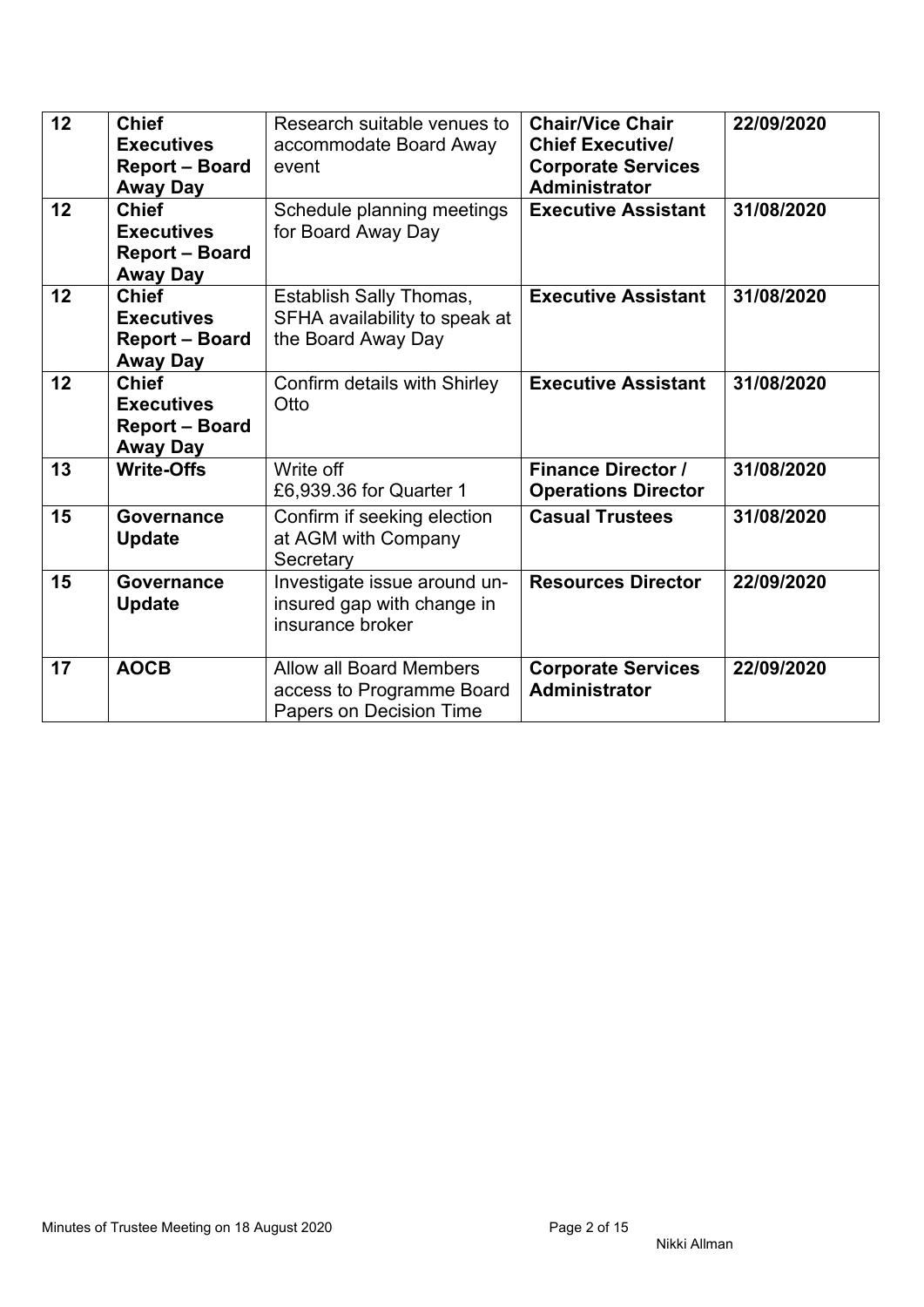| <b>Berwickshire Housing</b><br><b>Present:</b><br>Jim McDevitt, Chair<br>Vivienne Cockburn, Vice-Convener<br>Scott Holmes, Vice-Convener<br>Lynn Gray<br><b>Paul Matthews</b><br><b>Graeme MacLeod</b><br>Susie McCosh<br><b>Stephen Scott</b><br>Norrie MacPhail |                                                |                                                                                                | <b>Minutes of Berwickshire Housing Association Limited</b><br>In Attendance:<br>Helen Forsyth, Chief Executive<br>John Bain, Resources Director<br>Dan Blake, Operations Director<br>Eleanor Rooke, Finance Director<br>Angela Taylor, Property Director<br>Nikki Allman, Minute Taker | <b>Board of Directors</b><br>Tuesday, 18 August 2020, at 6.30 P.M.<br>Head Office, 55 Newtown Street, Duns |                                             |                                           |
|-------------------------------------------------------------------------------------------------------------------------------------------------------------------------------------------------------------------------------------------------------------------|------------------------------------------------|------------------------------------------------------------------------------------------------|----------------------------------------------------------------------------------------------------------------------------------------------------------------------------------------------------------------------------------------------------------------------------------------|------------------------------------------------------------------------------------------------------------|---------------------------------------------|-------------------------------------------|
| Item<br>No.                                                                                                                                                                                                                                                       | <b>Agenda Item</b>                             | <b>Minute</b>                                                                                  |                                                                                                                                                                                                                                                                                        | <b>Action</b>                                                                                              | <b>Action By</b>                            | <b>Action to</b><br>be<br>completed<br>by |
| $\mathbf 1$                                                                                                                                                                                                                                                       | <b>Apologies</b>                               | Sam Hart sent his apologies.                                                                   |                                                                                                                                                                                                                                                                                        |                                                                                                            |                                             |                                           |
| $\overline{2}$                                                                                                                                                                                                                                                    | <b>Declarations of</b><br><b>Interest</b>      |                                                                                                | Norrie McPhail declared his interest in BHA Enterprise.                                                                                                                                                                                                                                |                                                                                                            |                                             |                                           |
| $\mathbf{3}$                                                                                                                                                                                                                                                      | <b>Minutes from</b><br><b>Previous Meeting</b> | a relevant time.<br>BHA Board meeting $-23$ <sup>rd</sup> June 2020<br>3.1<br>Matters arising: | The Board approved the minutes of the following<br>meetings as a true record to be signed by the Chair at<br>Issuing of share certificates - Signature outstanding from                                                                                                                | Share                                                                                                      | Company                                     | 31/08/2020                                |
|                                                                                                                                                                                                                                                                   |                                                | Duns office for signature by relevant parties.                                                 | Chair and Company Secretary. Documents to be left at                                                                                                                                                                                                                                   | certificates to be<br>left at office for<br>signature                                                      | Secretary /<br>Corporate<br><b>Services</b> |                                           |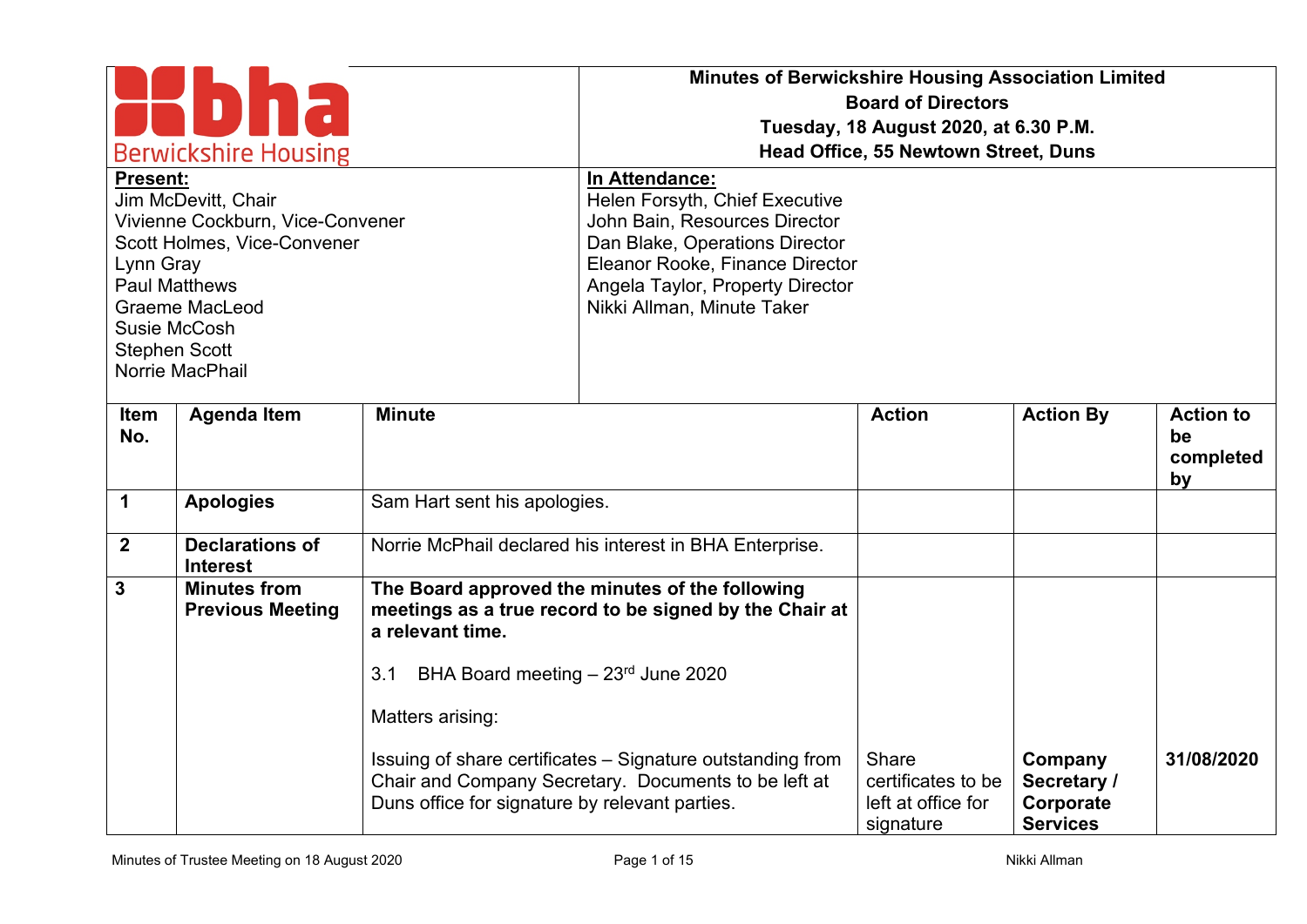|                |                         | The Finance Director took the early opportunity to advise<br>& apologise to the Board, due to a technical error, the<br>accompanying document to support the Development<br>Strategy (Agenda item no 6) - The revised 2020-21<br>Budget & 5 year Financial Plan had not uploaded.<br>It was proposed that this agenda item, plus Item 6<br>Development Strategy, be postponed to the next Board<br>Meeting on the 22 <sup>nd</sup> September to allow for full scrutiny of<br>the papers. This will be in time for the deadline for Five<br>Year Financial Projections submission to the Scottish<br>Housing Regulator (SHR) of 30 <sup>th</sup> September.<br>It is also noted that it would be beneficial that these<br>documents be discussed and approved in the presence of<br>the newly appointed Chief Executive, given the business<br>decisions being taken at this point.<br>The Chair noted the short timescale from the Board<br>Meeting to the deadline for FYFP submission to the SHR,<br>but was duly assured that these papers will be available<br>well in advance of the next Board meeting, giving the<br>Board Members an ideal opportunity to reflect and ask<br>any questions in advance of the September meeting, and<br>request any additional analysis, so hopefully only minimal<br>changes will be required before final submission.<br>The Board agreed with the proposal of the papers<br>being presented at the 22nd September Board<br>Meeting. | <b>Review</b><br>Development<br>Strategy &<br>Revised 5 Year<br><b>Financial Report</b><br>for next Board<br>meeting | <b>Board</b><br><b>Members /</b><br><b>Finance</b><br>Director &<br><b>Propery</b><br><b>Director</b> | 22/09/2020 |
|----------------|-------------------------|--------------------------------------------------------------------------------------------------------------------------------------------------------------------------------------------------------------------------------------------------------------------------------------------------------------------------------------------------------------------------------------------------------------------------------------------------------------------------------------------------------------------------------------------------------------------------------------------------------------------------------------------------------------------------------------------------------------------------------------------------------------------------------------------------------------------------------------------------------------------------------------------------------------------------------------------------------------------------------------------------------------------------------------------------------------------------------------------------------------------------------------------------------------------------------------------------------------------------------------------------------------------------------------------------------------------------------------------------------------------------------------------------------------------------------------------------------------------------------|----------------------------------------------------------------------------------------------------------------------|-------------------------------------------------------------------------------------------------------|------------|
| $\overline{4}$ | <b>Audited Accounts</b> | The Finance Director provided the Board with the Audited<br>Statutory accounts for BHA, BHA Enterprise Ltd and BCR<br>by Chiene & Tait.<br>The Finance Director confirmed the year-end processes                                                                                                                                                                                                                                                                                                                                                                                                                                                                                                                                                                                                                                                                                                                                                                                                                                                                                                                                                                                                                                                                                                                                                                                                                                                                               |                                                                                                                      |                                                                                                       |            |
|                |                         | and audit went smoothly, despite COVID-19 the audit                                                                                                                                                                                                                                                                                                                                                                                                                                                                                                                                                                                                                                                                                                                                                                                                                                                                                                                                                                                                                                                                                                                                                                                                                                                                                                                                                                                                                            |                                                                                                                      |                                                                                                       |            |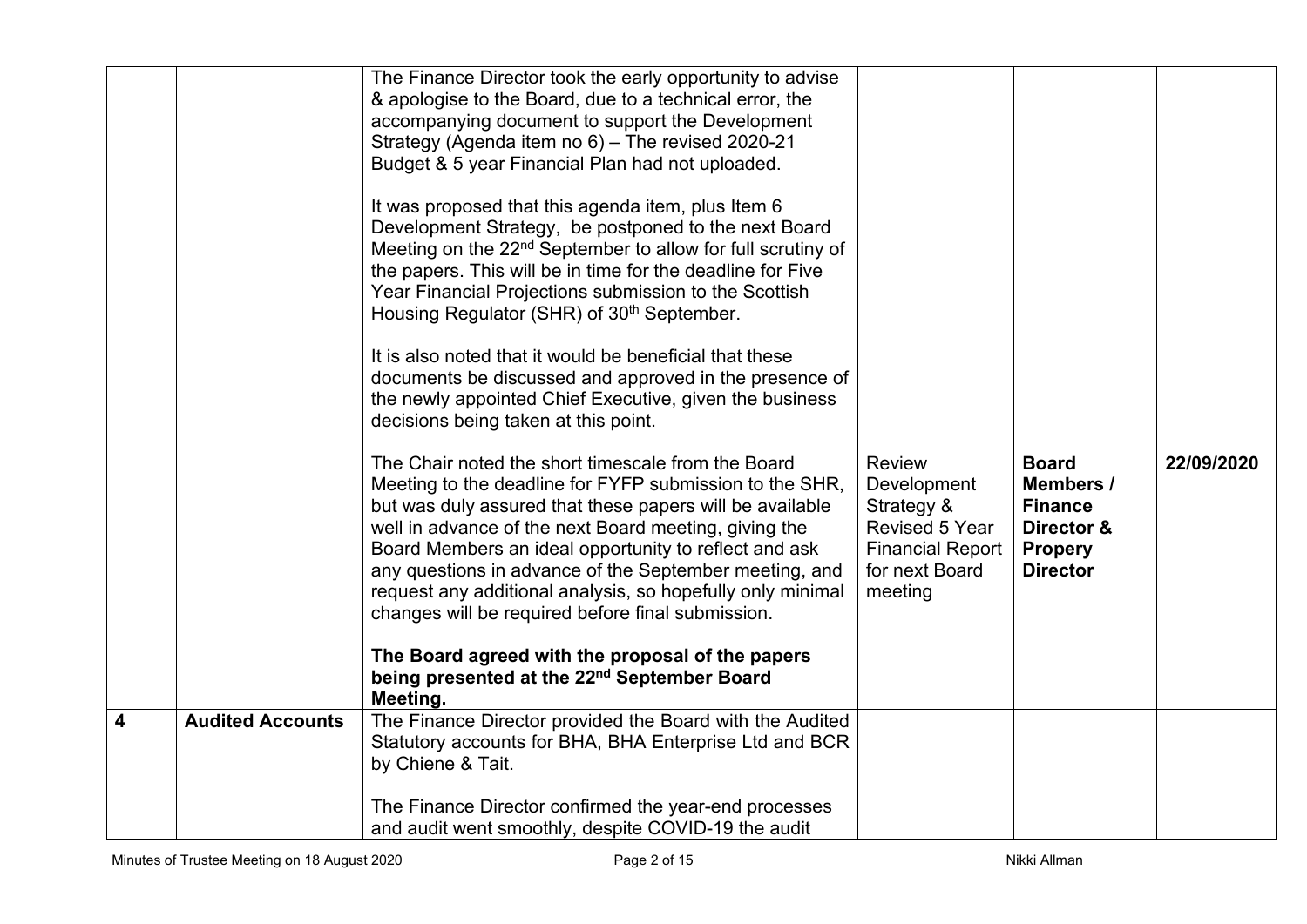|  | took place remotely, and there were no audit adjustments<br>identified.<br>It was confirmed that the statutory accounts were reviewed<br>by the Audit & Finance Committee on the 21st July and<br>recommended them for signature by the designated<br>signatories.<br>The BCR & BHA Enterprise statutory accounts had been<br>presented to both the BCR Partnership Board & BHA<br>Enterprise Board and were approved at the meeting on the<br>6 <sup>th</sup> August and will be duly signed with electronic<br>signatures.<br>The Finance Director noted the following minor factual<br>changes were required; |                                                                            |                                                                             |            |
|--|------------------------------------------------------------------------------------------------------------------------------------------------------------------------------------------------------------------------------------------------------------------------------------------------------------------------------------------------------------------------------------------------------------------------------------------------------------------------------------------------------------------------------------------------------------------------------------------------------------------|----------------------------------------------------------------------------|-----------------------------------------------------------------------------|------------|
|  | Page 1) Board of Management Members - Clive Feeney<br>resignation date should read September 2019 and Anne<br>Isles should be amended to Anne Rutherford.                                                                                                                                                                                                                                                                                                                                                                                                                                                        | Make alterations<br>to errors<br>identified in<br>statutory                | <b>Finance</b><br><b>Director</b>                                           | 31/08/2020 |
|  | Page 2) Under the heading of Principal Activities the name<br>of the windfarm is incorrect, amend to 'The Fishermen<br>Three'                                                                                                                                                                                                                                                                                                                                                                                                                                                                                    | accounts                                                                   |                                                                             |            |
|  | The Chair requested a note of thanks witin the Board<br>Minutes for the exceptional performance of the Finance<br>Director and the Finance Team for the submission of the<br>statutory accounts.                                                                                                                                                                                                                                                                                                                                                                                                                 |                                                                            |                                                                             |            |
|  | The Board approved the annual audited accounts<br>with the identified amendments to be made, along<br>with the letter of representation to be signed by the<br><b>Chair, Vice Convener and the Company Secretary</b><br>with an electronic signature.                                                                                                                                                                                                                                                                                                                                                            | Sign the annual<br>audited<br>accounts and<br>letters of<br>representation | Chair/<br><b>Vice</b><br><b>Convener and</b><br>Company<br><b>Secretary</b> | 31/08/2020 |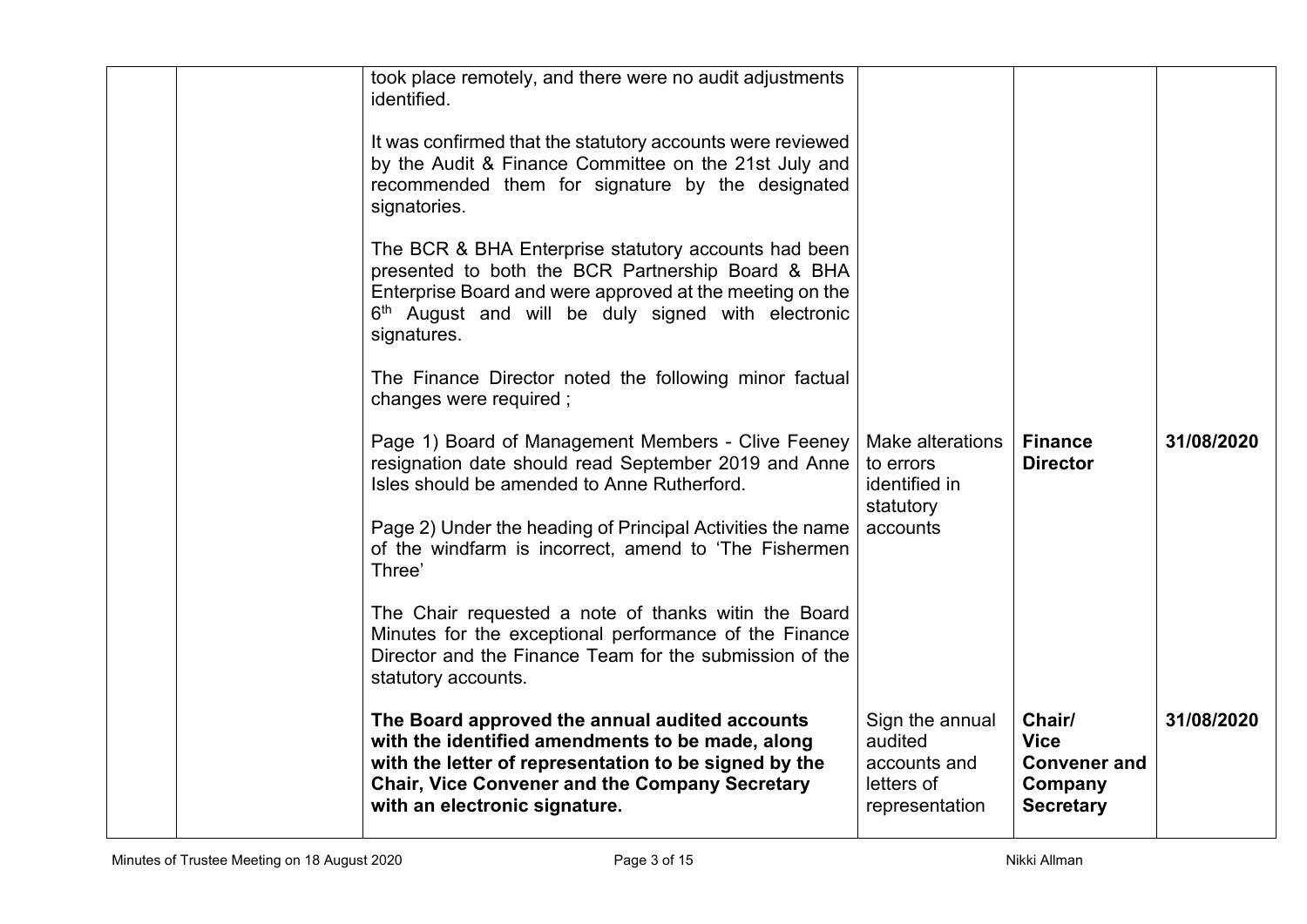|                |                                                                             | The Board noted the annual audited accounts for<br><b>BHA Enterprise and BCR Partnership and further</b><br>noted that they would be signed electronically by the                                                                                                                                                                                                                                                                                                                                                                                                                                                                                                                                                                                                                                                                                                                                                                                 | with electronic<br>signature                                                                                                     |                                                      |            |
|----------------|-----------------------------------------------------------------------------|---------------------------------------------------------------------------------------------------------------------------------------------------------------------------------------------------------------------------------------------------------------------------------------------------------------------------------------------------------------------------------------------------------------------------------------------------------------------------------------------------------------------------------------------------------------------------------------------------------------------------------------------------------------------------------------------------------------------------------------------------------------------------------------------------------------------------------------------------------------------------------------------------------------------------------------------------|----------------------------------------------------------------------------------------------------------------------------------|------------------------------------------------------|------------|
| 5              | <b>SHR Self-</b><br><b>Assurance</b><br><b>Statement (verbal</b><br>update) | respective Chair.<br>The Finance Director provided a verbal update following<br>the Audit & Finance Committee review and<br>recommedation of the Annual Assurance Statement to<br>the Board at their last meeting.<br>Following the SHR consultation on future regulatory<br>approach in response to the COVID-19 pandemic, it was<br>decided to postpone finalising and approving the<br>assurance statement until guidance from the SHR on<br>assurance statements and the impact of COVID-19 was<br>issued, expected at the end of August. The Finance<br>Director advised the assurance statement will be duly<br>updated to reflect the guidance as necessary, with the<br>Audit and Finance Committee kept up to date with any<br>changes, and presented for approval at the next Board<br>meeting on the 22 <sup>nd</sup> September for submission on the 31 <sup>st</sup><br>October.<br>The Finance Director welcomed questions from the | Update<br>Assurance<br>Statement upon<br>receipt of<br>guidance from<br>SHR and<br>present to BHA<br>Board for final<br>approval | <b>Finance</b><br><b>Director</b>                    | 22/09/2020 |
|                |                                                                             | Board.<br>The Board noted the verbal update and agreed the<br>postponement of approval of the assurance<br>statement until the 22 <sup>nd</sup> September meeting                                                                                                                                                                                                                                                                                                                                                                                                                                                                                                                                                                                                                                                                                                                                                                                 |                                                                                                                                  |                                                      |            |
| $6\phantom{1}$ | <b>Development</b><br><b>Strategy</b>                                       | This agenda item was agreed to be postponed to the<br>22 <sup>nd</sup> September Board meeting.                                                                                                                                                                                                                                                                                                                                                                                                                                                                                                                                                                                                                                                                                                                                                                                                                                                   | Add to Board<br>Agenda                                                                                                           | Corporate<br><b>Services</b><br><b>Administrator</b> | 22/09/2020 |
| $\overline{7}$ | <b>Q1 Business Plan</b><br><b>Review</b>                                    | The Chief Executive presented the Q1 review of the<br>Annual Business Plan with an introduction to the new<br>business plan tracker to monitor the delivery.<br>The report highlighted key areas affected by                                                                                                                                                                                                                                                                                                                                                                                                                                                                                                                                                                                                                                                                                                                                      |                                                                                                                                  |                                                      |            |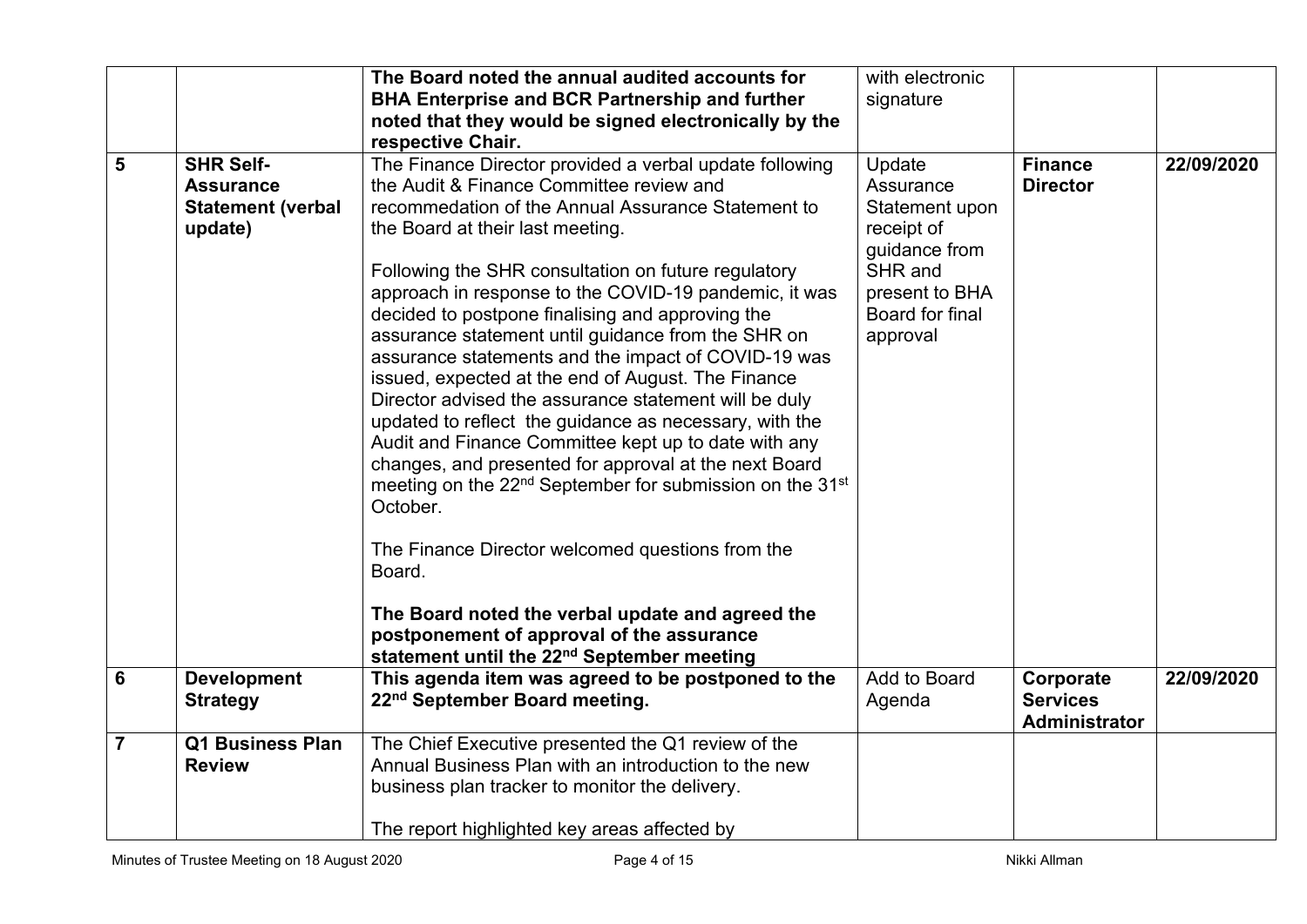|   |                    | COVID-19 affecting property services where                                                                                                                                                                                                                                                                                                                                                                                                                                                                                                                                                                                                                                                            |  |  |
|---|--------------------|-------------------------------------------------------------------------------------------------------------------------------------------------------------------------------------------------------------------------------------------------------------------------------------------------------------------------------------------------------------------------------------------------------------------------------------------------------------------------------------------------------------------------------------------------------------------------------------------------------------------------------------------------------------------------------------------------------|--|--|
|   |                    | contractors have had difficulties resourcing                                                                                                                                                                                                                                                                                                                                                                                                                                                                                                                                                                                                                                                          |  |  |
|   |                    | and obtaining materials and this has affected their ability                                                                                                                                                                                                                                                                                                                                                                                                                                                                                                                                                                                                                                           |  |  |
|   |                    | to complete works to meet the targets. This will continue                                                                                                                                                                                                                                                                                                                                                                                                                                                                                                                                                                                                                                             |  |  |
|   |                    | to impact on targets throughout the year.                                                                                                                                                                                                                                                                                                                                                                                                                                                                                                                                                                                                                                                             |  |  |
|   |                    | The report also highlights the update from the Scottish<br>Government on their expectations on compliance.<br>For EESSH 1, SHQS, and Fire Safety the expectation is<br>that the deadlines of 31 December 2020, March 2021 and<br>February 2021 respectively, will be met, with Fire Safety<br>extended to May 2021. If this is not achievable the<br>Government will expect to see a remedial plan in place<br>demonstrating that the standards are well on their way to<br>being met.<br>The two key projects to deliver the EESSH requirements<br>- the Warm Homes grant funded programme and the non<br>grant funded contract – have both restarted, in line with<br>Scottish Government guidance. |  |  |
|   |                    | The Property Director advised that survey works are now<br>re-starting and communication with tenants has taken<br>place with details on the BHA website. The contractors<br>report their anticipated completion of 31 <sup>st</sup> March 2021 for<br>both projects, and assuming no resurgence of the<br>coronavirus, BHA can demonstrate 'best endeavours' to<br>achieve compliance as required by the Scottish<br>Government.                                                                                                                                                                                                                                                                     |  |  |
|   |                    | The Board noted the Q1 Business Plan Review and<br><b>Business Plan Tracker.</b>                                                                                                                                                                                                                                                                                                                                                                                                                                                                                                                                                                                                                      |  |  |
| 8 | <b>BHA Best Q1</b> | The Operations Director outlined the progress to the                                                                                                                                                                                                                                                                                                                                                                                                                                                                                                                                                                                                                                                  |  |  |
|   | <b>Performance</b> | Board against the 2020/21 BHA Best Performance Plan                                                                                                                                                                                                                                                                                                                                                                                                                                                                                                                                                                                                                                                   |  |  |
|   | (ARC) Report       | and the high-level overview of performance trends and                                                                                                                                                                                                                                                                                                                                                                                                                                                                                                                                                                                                                                                 |  |  |
|   |                    | customer satisfaction from April to June 2020 (Quarter 1).                                                                                                                                                                                                                                                                                                                                                                                                                                                                                                                                                                                                                                            |  |  |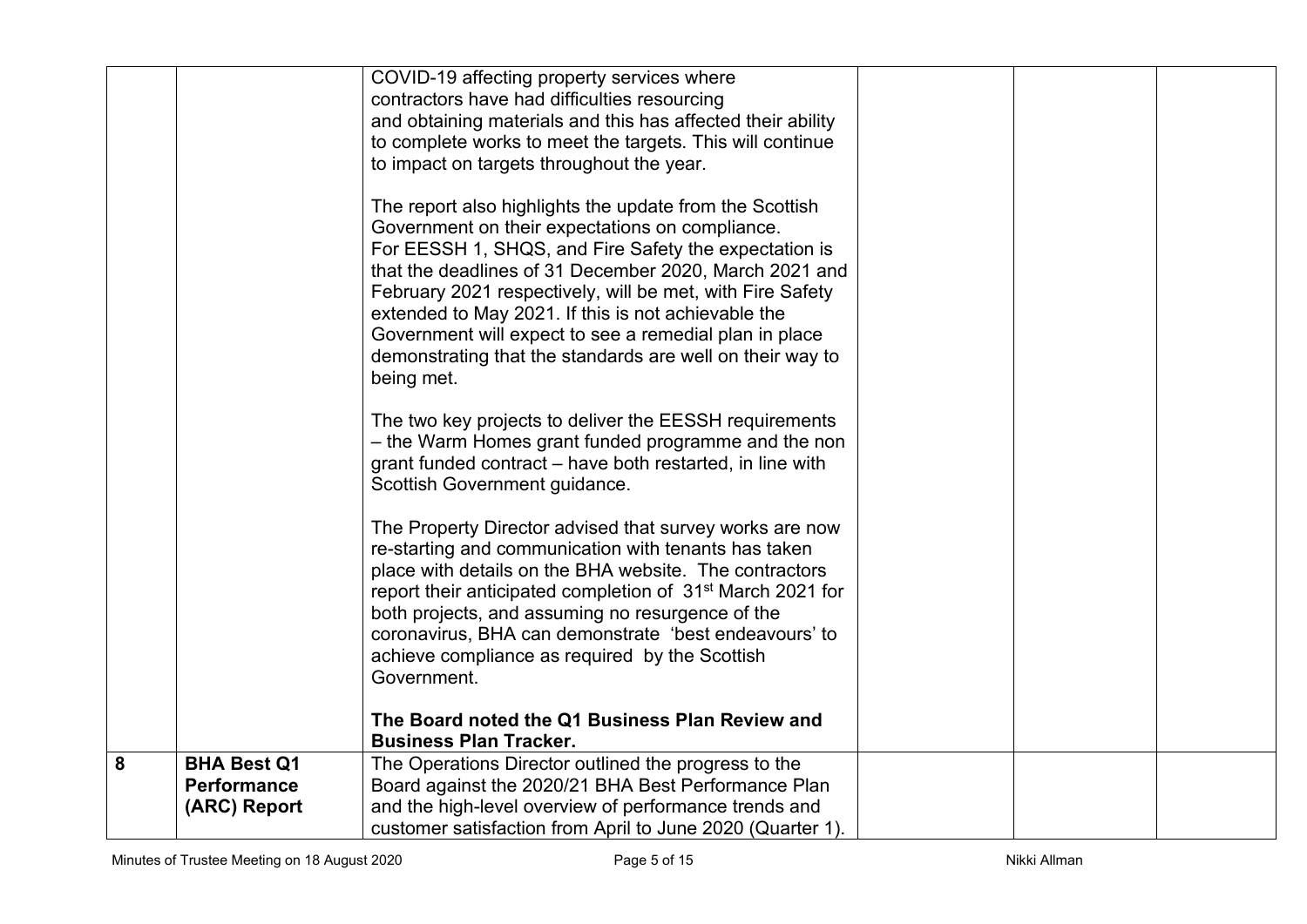| It was noted a very positive start with 12 out of 27<br>indicators are presently meeting target and 10 are within<br>amber variance and 5 in red. Specific areas of<br>improvement have been seen in tenancy sustainment,<br>turnover of stock, customer complaints, % of arrears and<br>re-let times. In addition staff groups are concentrating<br>their efforts on voids with successful cross-departmental<br>working relationships. |  |  |
|------------------------------------------------------------------------------------------------------------------------------------------------------------------------------------------------------------------------------------------------------------------------------------------------------------------------------------------------------------------------------------------------------------------------------------------|--|--|
| Some improvements may align to the reduction in<br>services following COVID-19 which may result in the<br>fluctuation on the core performance indicators, but these<br>will be continually monitored and reported.                                                                                                                                                                                                                       |  |  |
| Questions arose around indicator no 15 - 0% of anti-<br>social behaviour cases reported in the last year which<br>were resolved.                                                                                                                                                                                                                                                                                                         |  |  |
| The Operations Director advised due to the unified<br>response timescales with the local authority, which can<br>be dependant upon the categorisation of the complaint,<br>there are currently no resolved complaints. Currently<br>there are 15 'live' reports which continue to be ongoing<br>but are not resolved and do not breach local authority<br>timescales. Upon resolution of the reports, these figures<br>will be updated.  |  |  |
| Social Value Impact Indicators - have seen increases in<br>the number of service users for Befriending due to the<br>direct consequence of the team taking part in tenancy<br>support service calls. Number of users increased to 90<br>with 62% of these identified as BHA tenants, which is the<br>highest it has ever been.                                                                                                           |  |  |
| Financial Inclusion reports - 108 number of tenants<br>assisted, of those 37 were directly as a result of COVID-                                                                                                                                                                                                                                                                                                                         |  |  |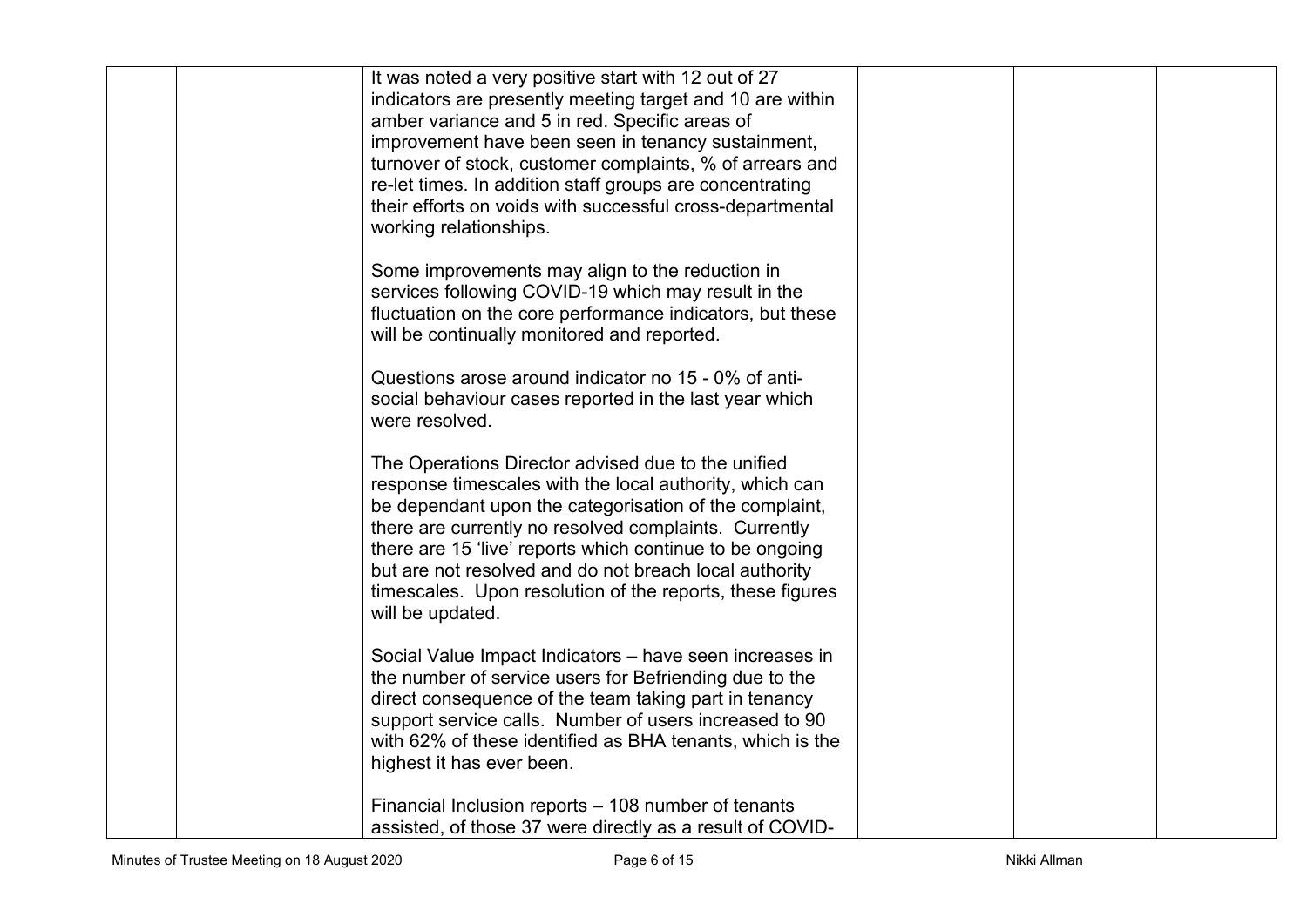|   |                                                    | 19. Amount of income secured £354,977 which is highly<br>impressive by comparative previous yearly trends.<br>Overall the report details funding levels and to where<br>these have been allocated. Although it was requested<br>the report should include additional information on which<br>funding streams are available, when these are due to run<br>out and relevant timescales.<br>Digital inclusion $(E45K)$ – Currently scoping devices to be<br>located across partnership organisations across<br>Berwickshire. Initiative will be supported by BHA Digital<br>Champions and ongoing updates will be provided to the<br>Board.<br>The Chief Executive particularly highlighted our<br>involvement with the Community Assistance Hubs, which<br>has been commended by Scottish Borders Council<br>(SBC). It has provided an opportunity to share information<br>to ensure vulnerable people/tenants have received the<br>support they needed. It has increased cross partnership<br>co-ordination and should be seen as an excellent working<br>model to other local authorities and organisations. |  |  |
|---|----------------------------------------------------|--------------------------------------------------------------------------------------------------------------------------------------------------------------------------------------------------------------------------------------------------------------------------------------------------------------------------------------------------------------------------------------------------------------------------------------------------------------------------------------------------------------------------------------------------------------------------------------------------------------------------------------------------------------------------------------------------------------------------------------------------------------------------------------------------------------------------------------------------------------------------------------------------------------------------------------------------------------------------------------------------------------------------------------------------------------------------------------------------------------|--|--|
|   |                                                    | The Board noted the performance and actions<br>outlined.                                                                                                                                                                                                                                                                                                                                                                                                                                                                                                                                                                                                                                                                                                                                                                                                                                                                                                                                                                                                                                                     |  |  |
| 9 | Quarterly<br><b>Monitoring</b><br><b>Statement</b> | The Finance Director reported to the Board Quarter 1 for<br>the period ended 30 June 2020.<br>The report highlighted a total surplus of £473k, against a<br>budgeted surplus of £119k. This is due to the reduced<br>activity due to COVID-19 restrictions and subsequent<br>reduced expenditure in key areas such us reactive and<br>planned maintenance. All other income and expenditure<br>are in line with the predicted budgets for the period.                                                                                                                                                                                                                                                                                                                                                                                                                                                                                                                                                                                                                                                        |  |  |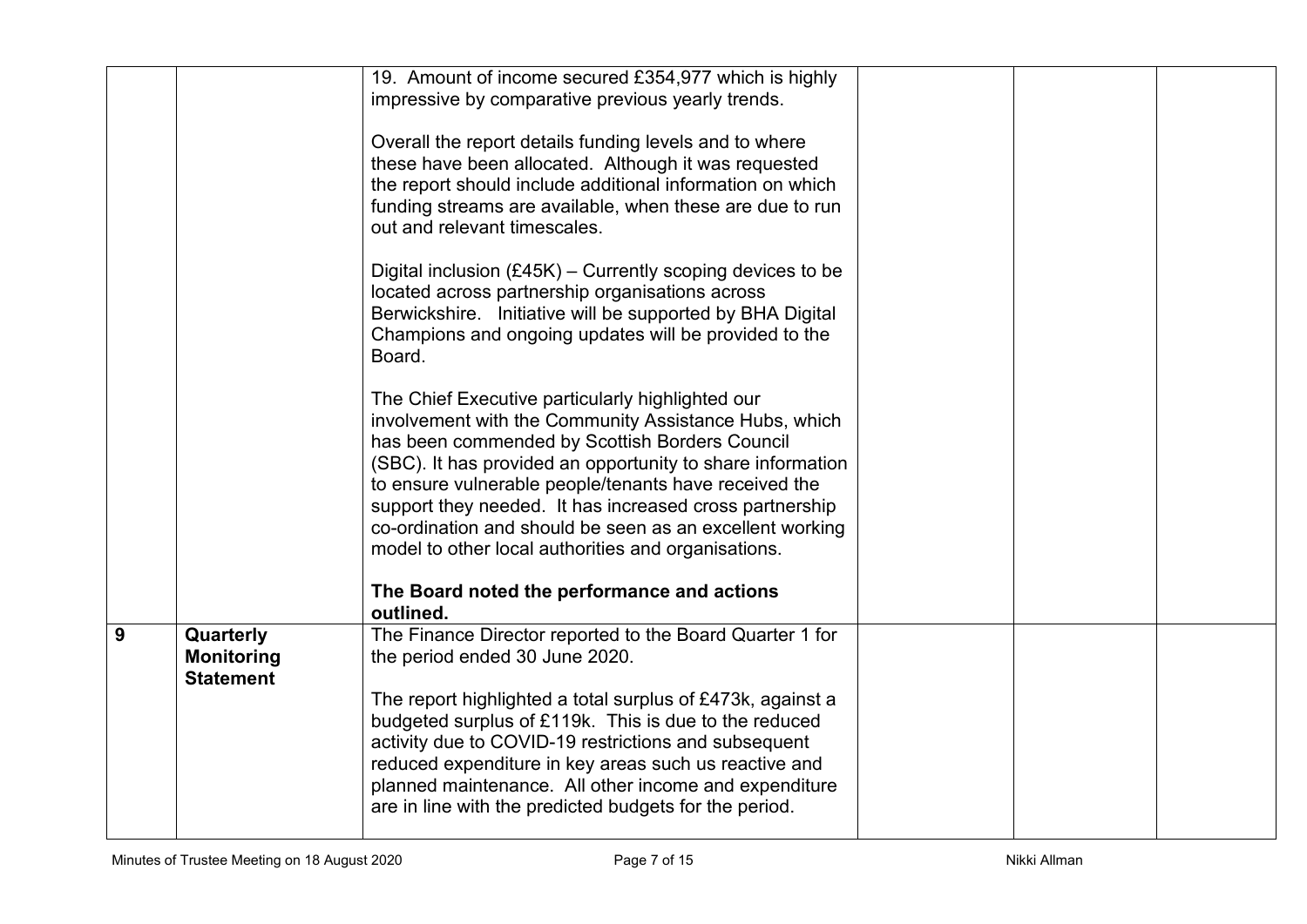|    |                                | The Finance Director discussed with the Board the<br>significant underspend on repairs, maintenance and<br>capital works which may be seen as presenting an<br>artificial view of the finances currently, noting that the<br>year to date budget and full year forecast figures provided<br>a more realistic view of actual performance. The revised<br>2020-21 Budget & 5 year Financial Plan does provide<br>updated forcasting with a review of expenditure levels<br>upon re-commencement of the property works. The<br>Finance Director also assured the Board that updated<br>cashflow forecasts have been carried out to ensure the<br>anticipated spike in expenditure over the latter half of the<br>year can be accommodated.<br>The Property Director advised that to date neither<br>development contractor has made a claim for additional<br>costs in relation to COVID-19. The Springfield<br>development is due for completion in November 2020,<br>with no claim as yet. The Harts development is in the<br>early stages with groundworks underway, and to date no<br>additional sum over the contract value has been |                                |                                     |            |
|----|--------------------------------|----------------------------------------------------------------------------------------------------------------------------------------------------------------------------------------------------------------------------------------------------------------------------------------------------------------------------------------------------------------------------------------------------------------------------------------------------------------------------------------------------------------------------------------------------------------------------------------------------------------------------------------------------------------------------------------------------------------------------------------------------------------------------------------------------------------------------------------------------------------------------------------------------------------------------------------------------------------------------------------------------------------------------------------------------------------------------------------------------------------------------------------|--------------------------------|-------------------------------------|------------|
|    |                                | requested, although this could change for both projects<br>and will be reported to the Board if it arises.                                                                                                                                                                                                                                                                                                                                                                                                                                                                                                                                                                                                                                                                                                                                                                                                                                                                                                                                                                                                                             |                                |                                     |            |
|    |                                | The Board noted the Quarterly Monitoring Statement.                                                                                                                                                                                                                                                                                                                                                                                                                                                                                                                                                                                                                                                                                                                                                                                                                                                                                                                                                                                                                                                                                    |                                |                                     |            |
| 10 | <b>Policies for</b><br>renewal | The Resources Director sought approval for the renewal<br>of the following policy, following SCC input:<br><b>Entitlement, Payments and Benefits Policy</b>                                                                                                                                                                                                                                                                                                                                                                                                                                                                                                                                                                                                                                                                                                                                                                                                                                                                                                                                                                            | Publish the<br>approved policy | <b>Resources</b><br><b>Director</b> | 31/08/2020 |
|    |                                | The Board approved the Entitlements, Payments and<br>Benefits policy.                                                                                                                                                                                                                                                                                                                                                                                                                                                                                                                                                                                                                                                                                                                                                                                                                                                                                                                                                                                                                                                                  |                                |                                     |            |
| 11 | <b>New Risk Report</b>         | The Chief Executive presented the format risk register to<br>the Board and sought feedback on the improved report.                                                                                                                                                                                                                                                                                                                                                                                                                                                                                                                                                                                                                                                                                                                                                                                                                                                                                                                                                                                                                     |                                |                                     |            |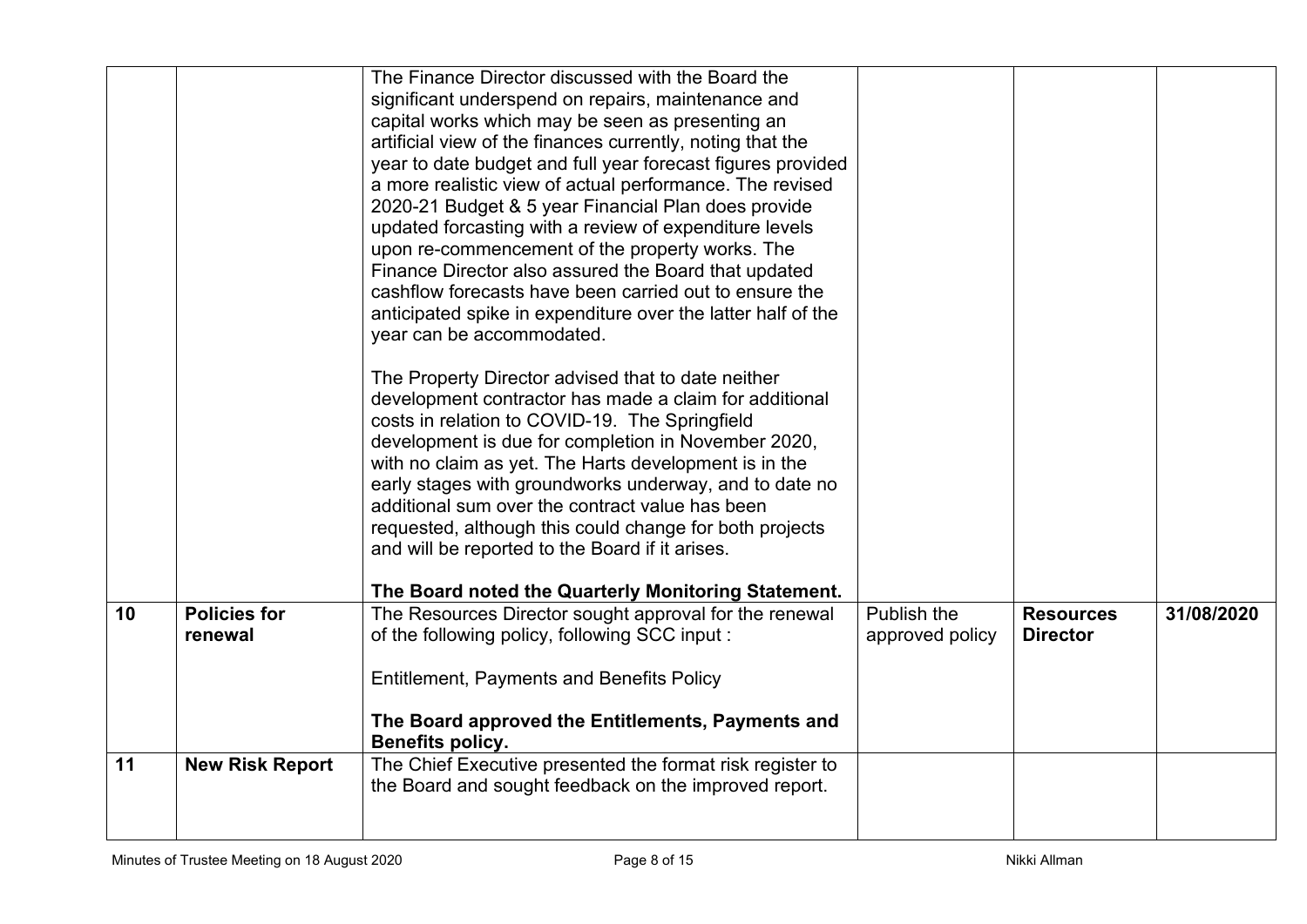|    |                                           | Main focus is to ensure the reports will be fully accessible,<br>at any time to all Board members through Decision Time.<br>Ongoing consultation taking place to ensure this is easily<br>managed to provide a constant and pro-active approach<br>to managing and monitoring risks.<br>The Board agreed it has been some time since the initial<br>discussion took place and a refresher workshop would be<br>of benefit in relation to the grading system, risk apetite<br>and reviewing the strategic risks as an additional session.<br>The Board approved the new risk report | Co-ordinate<br>refresher<br>workshop for<br><b>Board Members</b><br>on risk with<br><b>Richard Mackie</b> | <b>Finance</b><br><b>Director</b>                                                                         | 22/09/2020 |
|----|-------------------------------------------|------------------------------------------------------------------------------------------------------------------------------------------------------------------------------------------------------------------------------------------------------------------------------------------------------------------------------------------------------------------------------------------------------------------------------------------------------------------------------------------------------------------------------------------------------------------------------------|-----------------------------------------------------------------------------------------------------------|-----------------------------------------------------------------------------------------------------------|------------|
| 12 | <b>Chief Executive's</b><br><b>Report</b> | The Chief Executive provided the report to the Board and<br>welcomed questions.<br>Away Day for Board - The Chief Executive provided an<br>overview for the proposed Board Away Day on the 6th<br>November.                                                                                                                                                                                                                                                                                                                                                                        |                                                                                                           |                                                                                                           |            |
|    |                                           | The Board agreed an overnight stay as part of the Board<br>Away Day, due to the number of new Board Trustees.<br>Although considerations will need to be made in relation<br>to COVID-19 restrictions by following Scottish<br>Government guidelines in any preparations and provide<br>assurance on any individual concerns.                                                                                                                                                                                                                                                      | Research<br>suitable venues<br>to accommodate<br><b>Board Away</b><br>event                               | <b>Chair/Vice</b><br>Chair<br><b>Chief</b><br>Executive/<br>Corporate<br><b>Services</b><br>Administrator | 22/09/2020 |
|    |                                           | In the interim, it has been advised to make general<br>enquiries for a hotel and venue to accommodate, to<br>provide suitable social distancing opportunities.                                                                                                                                                                                                                                                                                                                                                                                                                     | <b>Schedule</b><br>planning<br>meetings for<br>Board Away Day                                             | <b>Executive</b><br><b>Assistant</b>                                                                      | 31/08/2020 |
|    |                                           | The Board agreed in principal some key items to be<br>included as part of the event; review of draft vision for<br>housing from Scottish Government, utilisation of windfarm<br>funds for future development, clarity on the role of BHA E,<br>social issues/support and overall strategic review.                                                                                                                                                                                                                                                                                 | <b>Establish if Sally</b><br>Thomas, SFHA<br>availability to                                              | <b>Executive</b><br><b>Assistant</b>                                                                      | 31/08/2020 |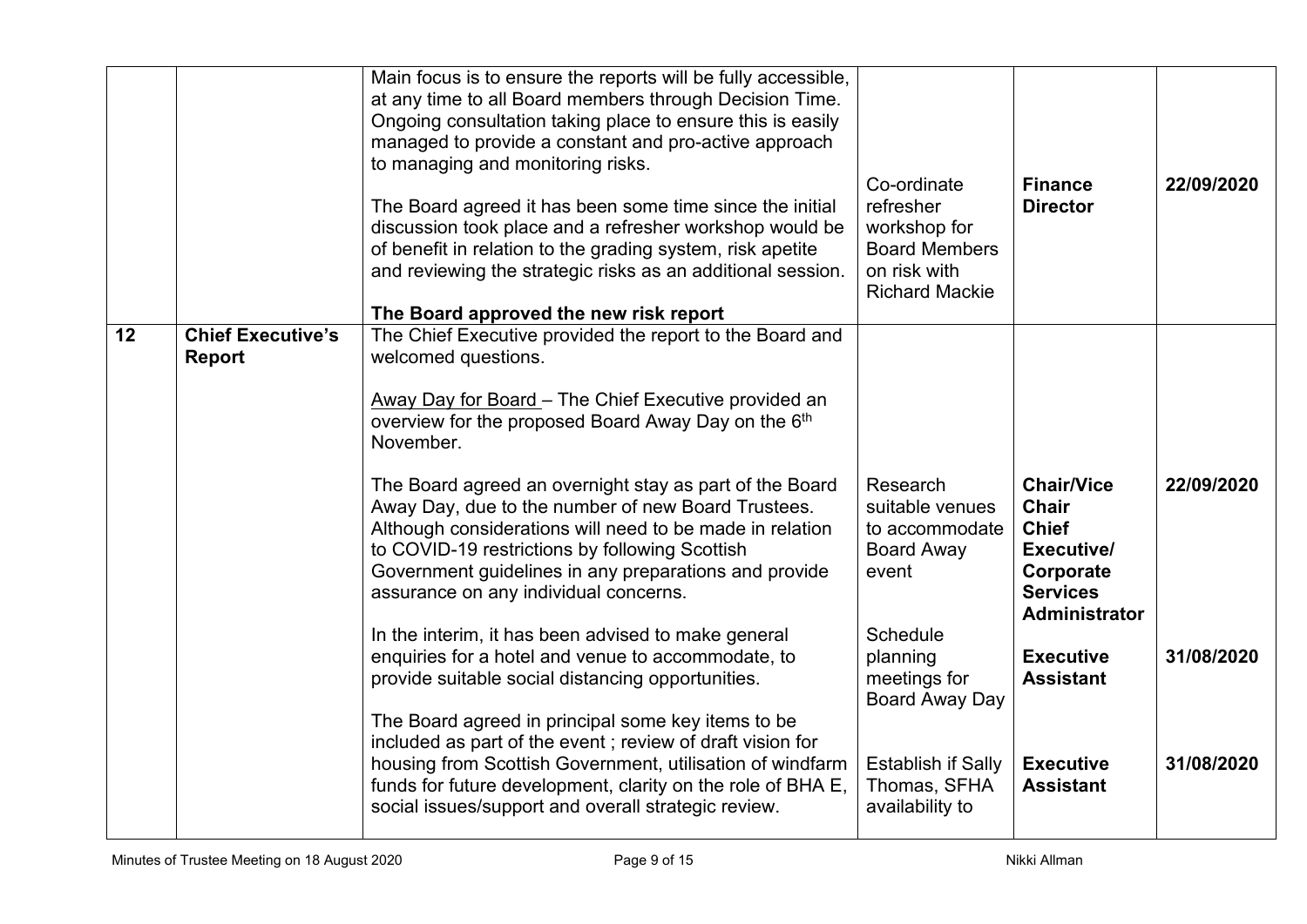|  | The Board also requested the possibility of inviting Sally<br>Thomas, SFHA to speak to the group on a virtual call on<br>the vision of housing.                                                                                                                                                                                                                                                                                       | speak at the<br>Board Away Day       |                                      |            |
|--|---------------------------------------------------------------------------------------------------------------------------------------------------------------------------------------------------------------------------------------------------------------------------------------------------------------------------------------------------------------------------------------------------------------------------------------|--------------------------------------|--------------------------------------|------------|
|  | The Board also confirmed that Shirley Otto should<br>facilitate the event.                                                                                                                                                                                                                                                                                                                                                            | Confirm details<br>with Shirley Otto | <b>Executive</b><br><b>Assistant</b> | 31/08/2020 |
|  | The Chief Executive provided an important verbal update<br>to the Board, not noted within report relating to the<br>identified additional expenditure on MIS. These have<br>been identified through the ongoing business<br>transformation workshops. The Board were advised that<br>these project costs were not included in the budget or<br>business plan for the year. The Leadership Team advised<br>the Board it is affordable. |                                      |                                      |            |
|  |                                                                                                                                                                                                                                                                                                                                                                                                                                       |                                      |                                      |            |
|  | The Leadership Team assured the Board that the<br>expenditure and initial costs will provide a much improved<br>quality of service with efficiencies provided to our<br>customers and our staff working practices. Therefore, the<br>benefits of this project far outweigh the initial investment<br>costs. The board expressed their disappointment that<br>these costs had not been foreseen and were keen to                       |                                      |                                      |            |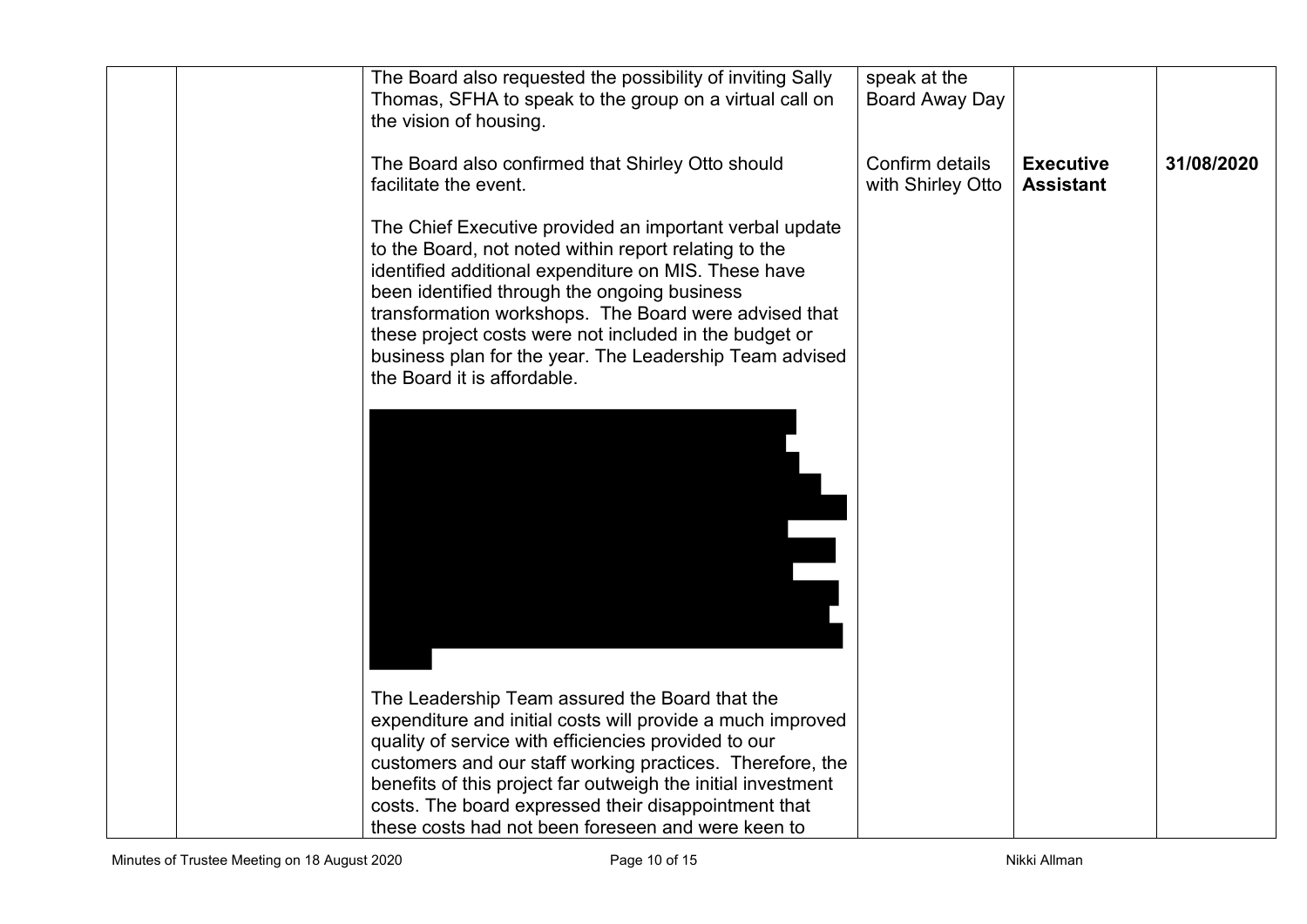|    |                             | ensure that the lessons had been learnt and this would<br>not reoccur.                                                                                                                                                                                                                                                                                                    |                                         |                                                                      |            |
|----|-----------------------------|---------------------------------------------------------------------------------------------------------------------------------------------------------------------------------------------------------------------------------------------------------------------------------------------------------------------------------------------------------------------------|-----------------------------------------|----------------------------------------------------------------------|------------|
|    |                             |                                                                                                                                                                                                                                                                                                                                                                           |                                         |                                                                      |            |
|    |                             | The Board noted the Chief Executive report and the<br>verbal update on the MIS expenditure.                                                                                                                                                                                                                                                                               |                                         |                                                                      |            |
| 13 | <b>Write Offs</b>           | The Operations Director reported on the Write-Off for<br>Quarter 1 (April - June 2020).<br>Due to the change in process from April 2020, write-offs<br>would be carried out monthly and subsequently reported<br>to the Board on a quarterly basis.<br>The overall sum of £3,925.47 as well as £3,013.89 (a<br>former debt written back) relating to write-off's reversed | Write off<br>£6,939.36 for<br>Quarter 1 | <b>Finance</b><br>Director /<br><b>Operations</b><br><b>Director</b> | 31/08/2020 |
|    |                             | was requested in June.<br>The Board approved the write off of £6,939.36                                                                                                                                                                                                                                                                                                   |                                         |                                                                      |            |
| 14 |                             |                                                                                                                                                                                                                                                                                                                                                                           |                                         |                                                                      |            |
| 15 | Governance<br><b>Update</b> | The Resources Director presented the Governance<br>Update report highlighting the following key points :                                                                                                                                                                                                                                                                  |                                         |                                                                      |            |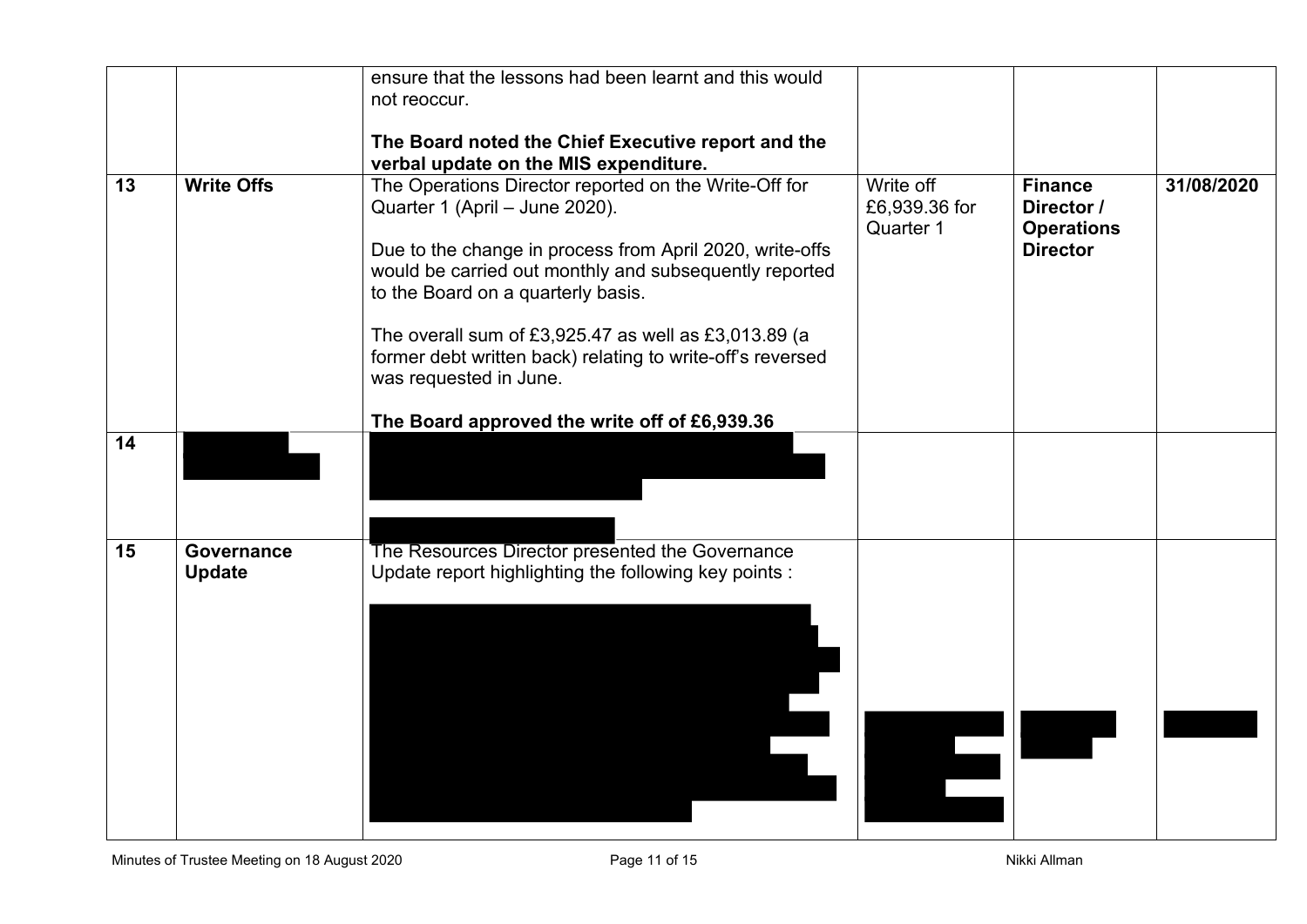|    |                                 | The Board noted the Company Secretary's report and<br>accepted the Secretary's assurance that BHA is fully<br>compliant with Rules 62-67.                                                                                                                                                                                                                                                                                                                            |                                                                                    |                                               |            |
|----|---------------------------------|----------------------------------------------------------------------------------------------------------------------------------------------------------------------------------------------------------------------------------------------------------------------------------------------------------------------------------------------------------------------------------------------------------------------------------------------------------------------|------------------------------------------------------------------------------------|-----------------------------------------------|------------|
|    |                                 | The AGM will be held via a Zoom call on Thursday 10 <sup>th</sup><br>September. This year Scott Holmes, Viv Cockburn, Anne<br>Rutherford and Graeme Macleod are either required to<br>stand down or seek re-election. The Casual Trustees who<br>have joined the Board this year are also eligible at this<br>point to seek election. In addition two further expressions<br>of interest have been received to join the Board following<br>the recruitment campaign. | Confirm if<br>seeking election<br>with Company<br>Secretary                        | <b>Casual</b><br><b>Trustees</b>              | 31/08/2020 |
|    |                                 | The Board noted the Company Secretary's report on the<br>annual Leasing Policy.                                                                                                                                                                                                                                                                                                                                                                                      |                                                                                    |                                               |            |
|    |                                 | <b>Membership Report:</b>                                                                                                                                                                                                                                                                                                                                                                                                                                            |                                                                                    |                                               |            |
|    |                                 | The Board noted the report following an exercise to<br>establish the opinion of the Association members on<br>holding a virtual Annual General Meeting, resulting in<br>eight members no longer being included.                                                                                                                                                                                                                                                      |                                                                                    |                                               |            |
|    |                                 | The Board noted the Governance & Membership<br>reports                                                                                                                                                                                                                                                                                                                                                                                                               |                                                                                    |                                               |            |
| 16 | <b>BHA Committee</b><br>minutes | The Board homologated the decisions taken by its<br>Committee's at the following meetings:<br>Audit & Finance Committee (21 <sup>st</sup> July 2020)                                                                                                                                                                                                                                                                                                                 |                                                                                    |                                               |            |
|    |                                 | BHA Operations Committee (28 <sup>th</sup> July 2020)                                                                                                                                                                                                                                                                                                                                                                                                                |                                                                                    |                                               |            |
| 17 | <b>AOCB</b>                     | The Chair requested that all Board Members are able to<br>view the Programme Board minutes and papers through<br>Decision Time.                                                                                                                                                                                                                                                                                                                                      | Allow all Board<br><b>Members</b><br>access to<br>Programme<br><b>Board Papers</b> | Corporate<br><b>Services</b><br>Administrator | 22/09/2020 |